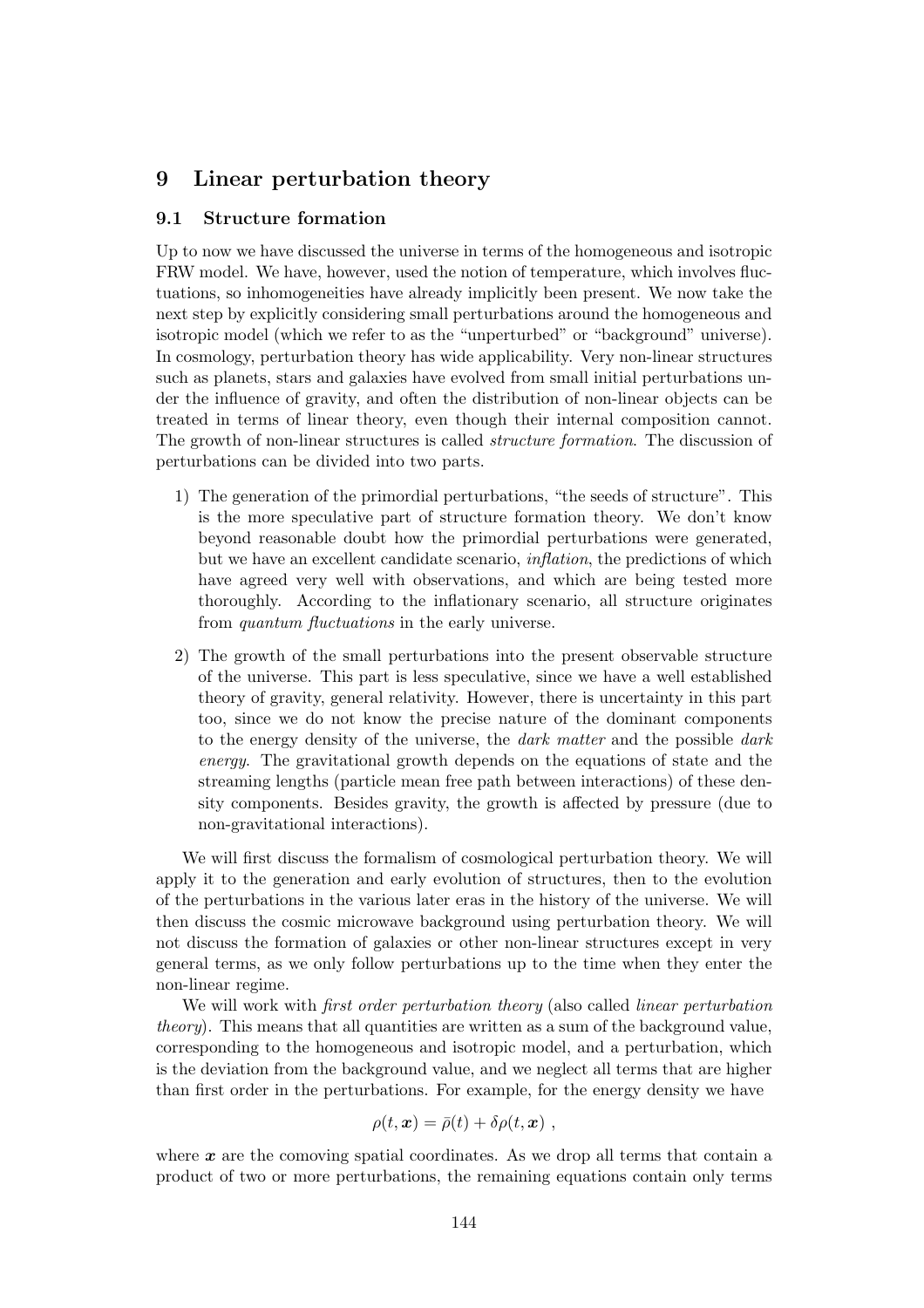which are either *zeroth order*, i.e. contain only background quantities, or *first order*, i.e. contain exactly one power of the perturbed quantities. If we understand the zeroth order parts as the average, then the average of the perturbations vanishes. By averaging the inhomogeneous equations we thus get back the equations of the homogeneous and isotropic universe. Subtracting these from our equations we arrive at the perturbation equations where every term is first order in the perturbation quantities, i.e. the equations are linear<sup>1</sup>.

## 9.2 The perturbed metric

Let us first discuss perturbations of the metric. We leave the rigorous development of cosmological perturbation theory to a more advanced course, and just summarise some basic concepts and results. (The interested reader may consult [1, 2] for details.) We have the line element

$$
ds^{2} = g_{\alpha\beta}dx^{\alpha}dx^{\beta}
$$
  
=  $(\bar{g}_{\alpha\beta} + \delta g_{\alpha\beta})dx^{\alpha}dx^{\beta}$ , (9.1)

where  $\bar{g}_{\alpha\beta}$  is the background metric,

$$
\bar{g}_{\alpha\beta} dx^{\alpha} dx^{\beta} = -dt^2 + a^2(t)\delta_{ij} dx^i dx^j , \qquad (9.2)
$$

and  $\delta g_{\alpha\beta}$  is a perturbation, which we take to be small. In this course, we only consider spatially flat backgrounds, as spatial curvature would introduce technical complications and inflation is expected to make the spatial curvature tiny. The question what is a small perturbation is not entirely straightforward. For example, we might naively demand  $|\delta g_{\alpha\beta}| \ll |\bar{g}_{\alpha\beta}|$ . But (leaving aside that some of the components  $\bar{g}_{\alpha\beta}$  are zero) this kind of a statement is coordinate-dependent. We can make a coordinate transformation that will make a large change to the metric, while keeping the physics exactly the same. An example would be a large Lorentz boost. This shows another problem, namely that perturbations in the metric do not necessarily correspond to changes in the physical state of the system.

In general, if perturbations in all physical quantities are small, it should be possible to choose a coordinate system where the metric perturbations are small (compared to unity). Note that the reverse is not true: from the fact that the metric perturbations are small one cannot conclude that perturbations in all physical quantities are small. For example, the gravitational field in the solar system is quite small, and the solar system can be represented as a linear perturbation around Minkowski space. However, the energy density in the solar system changes by a factor  $10^{20}$  when going from Earth to interplanetary space.

From now on, we assume that we have chosen an appropriate coordinate system such that the metric perturbations are small, so we can neglect all terms which are second order or higher in the metric perturbations. In the linear approximation, the metric perturbations do not influence the evolution of the background on which they live.

The metric perturbations inherit geometric structure from the background. Just like in classical electrodynamics we can decompose a general tensor into irreducible

<sup>&</sup>lt;sup>1</sup>This way of decoupling the background and the perturbations does not work straightforwardly beyond first order perturbation theory. We will be content with linear theory.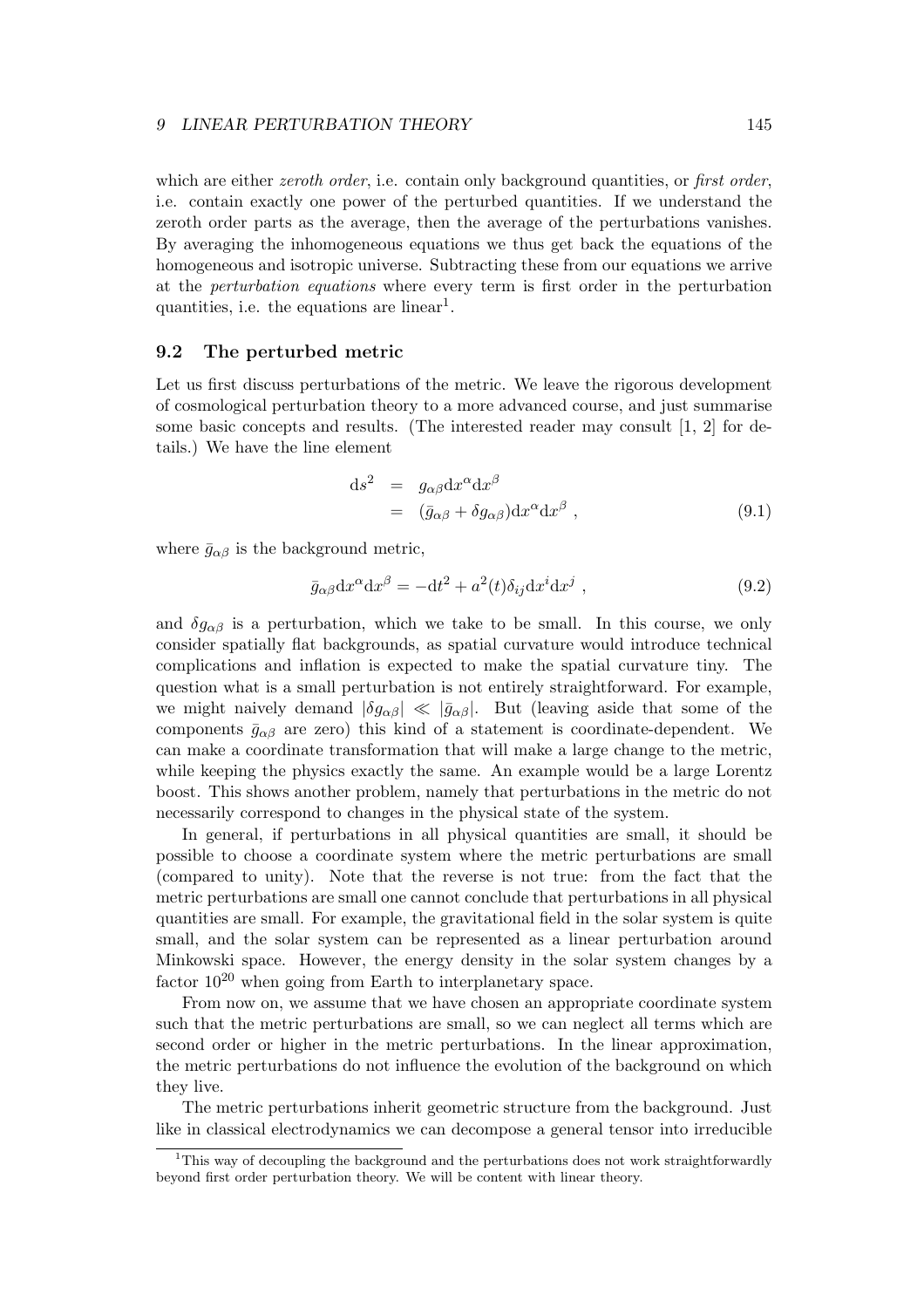representations of the Lorentz group, we can decompose the metric perturbations into irreducible parts with regard to the symmetries of the background, namely translation and rotation in the spatial dimensions. In less technical language, the perturbations can be split up into things which have either zero, one or two spatial indices, and which we can treat like scalars, vectors and tensor living on a Euclidean space. The most general linear perturbation around the FRW metric (9.2), decomposed into its irreducible parts, reads

$$
ds^{2} = g_{\alpha\beta}dx^{\alpha}dx^{\beta}
$$
  
=  $\bar{g}_{\alpha\beta}dx^{\alpha}dx^{\beta} + \delta g_{\alpha\beta}dx^{\alpha}dx^{\beta}$   
=  $-(1+2\Phi)dt^{2} + 2a(t)(B_{,i} - S_{i})dx^{i}dt$   
+ $a(t)^{2}[(1-2\Psi)\delta_{ij} + 2E_{,ij} + F_{i,j} + F_{j,i} + h_{ij}]dx^{i}dx^{j}$ , (9.3)

where  $\Phi, \Psi, B$  and E are scalars,  $S_i, F_i$  are vectors and  $h_{ij}$  is a tensor, and a comma stands for derivative with respect to  $x^i$  i.e.  $f_{,i} \equiv \partial f / \partial x^i$ . The vector perturbations are transverse,  $\delta^{ij} S_{i,j} = \delta^{ij} F_{i,j} = 0$ , and the tensor perturbation is transverse and traceless,  $\delta^{ij}h_{ij} = 0, h_{ij,j} = 0$ . Physically, tensors correspond to gravity waves, vectors describe rotation and scalars are directly related to the density perturbation, as we will see.

Since we drop all non-linear terms, the scalar, vector and tensor perturbations evolve independently. The vector perturbations decay with the expansion, so they are expected to be negligible in the linear regime, and we put them to zero,  $S_i =$  $F_i = 0$ . There can be significant tensor perturbations in the universe, and they may be observable in the cosmic microwave background anisotropy. The amplitude of the perturbations depends on the details of inflation. No tensor perturbations have been detected thus  $far<sup>2</sup>$ .

For the metric perturbation, we have 10 functions  $\delta q_{\alpha\beta}(t, x)$ . So there would appear to be ten degrees of freedom. However, four of them are not physical degrees of freedom, they just correspond to the freedom of choosing the four coordinates. So there are 6 physical degrees of freedom. There are thus different coordinate systems (also called different *gauges*) which describe the same physics. The choice of coordinates is called a choice of gauge<sup>3</sup>. It can be shown that we can choose  $E = B = 0$ , and that doing so fixes the coordinate system completely. This choice is known as the longitudinal gauge and also as the conformal Newtonian gauge. We are then left with the metric

$$
ds^{2} = g_{\alpha\beta}dx^{\alpha}dx^{\beta}
$$
  
=  $\bar{g}_{\alpha\beta}dx^{\alpha}dx^{\beta} + \delta g_{\alpha\beta}dx^{\alpha}dx^{\beta}$   
=  $-(1+2\Phi)dt^{2} + a(t)^{2}[(1-2\Psi)\delta_{ij} + h_{ij}]dx^{i}dx^{j}$ , (9.4)

so we have two scalar degrees of freedom and one transverse traceless symmetric tensor, which has two independent degrees of freedom. The metric perturbations

<sup>&</sup>lt;sup>2</sup>There was a claim of detection by the BICEP2 team in 2014, but the claimed signal turned out to be due to foreground contamination by Galactic dust.

 $3$ More precisely, perturbation theory is formulated in terms of a mapping from the real inhomogeneous and anisotropic spacetime to a background spacetime, and it is the choice of map which is called a "gauge choice". However, the choice of coordinates and choice of mapping are often conflated in cosmological parlance. More simply, change of gauge is a change of coordinates, except that it only affects the perturbations, the background is kept fixed. We will not get into such details.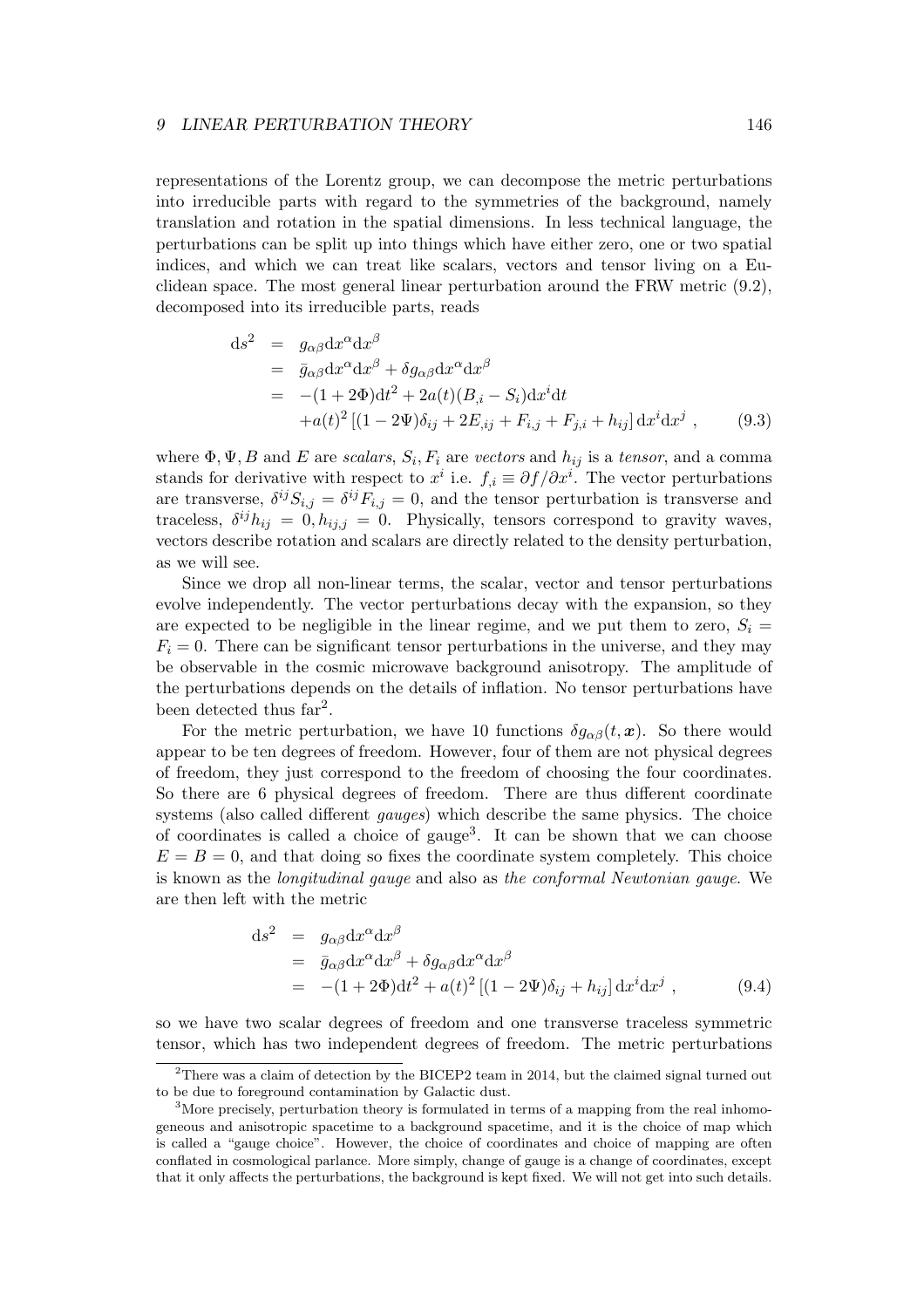$\Phi(t, x)$  and  $\Psi(t, x)$  are called the *Bardeen potentials*<sup>4</sup>. The function  $\Phi$  is also called the Newtonian potential, since in the Newtonian limit, it becomes equal to the Newtonian potential perturbation, and  $\Psi$  is called the Newtonian curvature perturbation, because it determines the curvature of the 3-dimensional  $t = \text{const.}$  subspaces, which are flat in the unperturbed universe.

The evolution of the metric perturbations is determined by the Einstein equation, which couples the metric to the matter content as described by the energymomentum tensor.

## 9.3 The perturbed equations of motion

The Einstein equation is

$$
G_{\alpha\beta} = 8\pi G_{\rm N} T_{\alpha\beta} \tag{9.5}
$$

where  $G_{\alpha\beta}$  is a tensor which is built from the metric and its first and second derivatives, and the energy-momentum tensor  $T_{\alpha\beta}$  describes the properties of matter. In chapter 3 we noted that for an ideal fluid the energy-momentum tensor has the following form

$$
T_{\alpha\beta} = (\rho + p)u_{\alpha}u_{\beta} + pg_{a\beta} , \qquad (9.6)
$$

where  $\rho$  is the energy density and p is the pressure measured by an observer moving with four-velocity  $u^{\alpha}$ . In the FRW case, the energy-momentum tensor necessarily has this form for all forms of matter due to the symmetry of the spacetime. In the perturbed case, the energy-momentum tensor can also have contributions from energy flux and anisotropic stress in addition to then energy density and pressure. We will not discuss imperfect fluids here.

As with the metric, we split the contributions to the energy-momentum tensor into background plus perturbations,

$$
\rho(t, \mathbf{x}) = \bar{\rho}(t) + \delta \rho(t, \mathbf{x}) \tag{9.7}
$$

$$
p(t, \mathbf{x}) = \bar{p}(t) + \delta p(t, \mathbf{x}) \tag{9.8}
$$

$$
u^{\alpha}(t,\boldsymbol{x}) = \delta^{\alpha 0} + \delta u^{\alpha}(t,\boldsymbol{x}) , \qquad (9.9)
$$

and we throw out all terms which have two or more powers of the perturbations, whether of the metric or the matter variables. The four-velocity is normalised as  $g_{\alpha\beta}u^{\alpha}u^{\beta} = -1$ , from which it follows that  $\delta u^0 = -\Phi$  in linear theory.

Equating the Einstein tensor corresponding to the metric (9.4) to the energymomentum tensor (9.6) (times  $8\pi G_N$ ) in the linear approximation, we get the familiar equations for the background:

$$
3H^2 = 8\pi G_{\rm N}\bar{\rho} \tag{9.10}
$$

$$
3(\dot{H} + H^2) = -4\pi G_N(\bar{\rho} + 3\bar{p}), \qquad (9.11)
$$

<sup>&</sup>lt;sup>4</sup>Warning: Sign conventions for  $\Phi$  and  $\Psi$  differ, and the definitions of  $\Psi$  and  $\Phi$  are also sometimes switched with each other.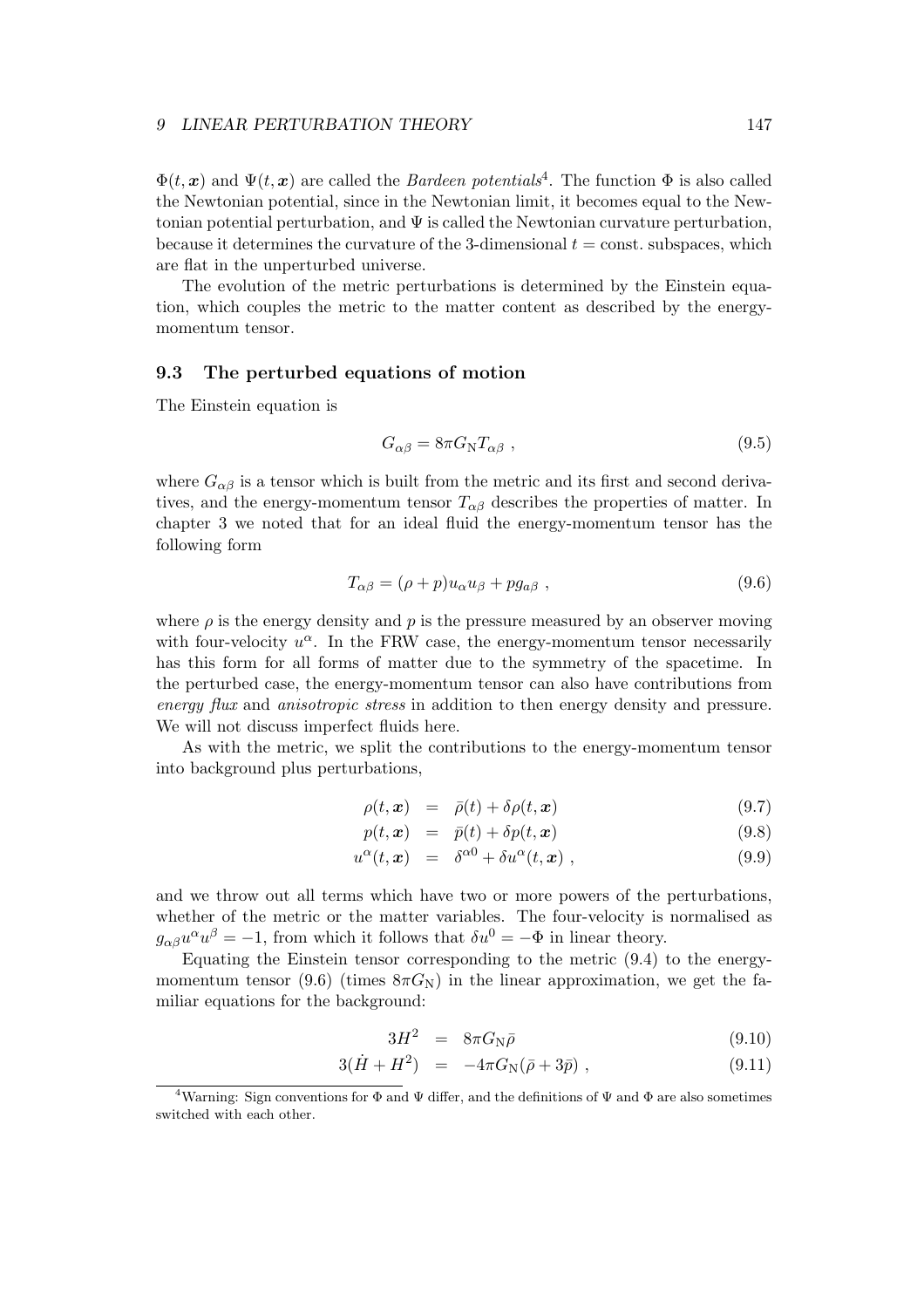where we have used the relation  $\ddot{a}/a = \dot{H} + H^2$ . For the perturbations, we get

$$
4\pi G_{\rm N}\delta\rho = \frac{1}{a^2}\nabla^2\Psi - 3H(\dot{\Psi} + H\Phi) \tag{9.12}
$$

$$
4\pi G_{\rm N}(\bar{\rho} + \bar{p})\delta u_i = -(\dot{\Psi} + H\Phi)_{,i} \tag{9.13}
$$
\n
$$
4\pi G_{\rm N}(\bar{\rho} + \bar{p})\delta u_i = \left[ (2\dot{H} + H\Phi)_{,i} + H\dot{\Phi} + \ddot{\Phi} + 2H\dot{\Phi} + H\dot{\Phi} + H\dot{\Phi} + H\dot{\Phi} + H\dot{\Phi} + H\dot{\Phi} + H\dot{\Phi} + H\dot{\Phi} + H\dot{\Phi} + H\dot{\Phi} + H\dot{\Phi} + H\dot{\Phi} + H\dot{\Phi} + H\dot{\Phi} + H\dot{\Phi} + H\dot{\Phi} + H\dot{\Phi} + H\dot{\Phi} + H\dot{\Phi} + H\dot{\Phi} + H\dot{\Phi} + H\dot{\Phi} + H\dot{\Phi} + H\dot{\Phi} + H\dot{\Phi} + H\dot{\Phi} + H\dot{\Phi} + H\dot{\Phi} + H\dot{\Phi} + H\dot{\Phi} + H\dot{\Phi} + H\dot{\Phi} + H\dot{\Phi} + H\dot{\Phi} + H\dot{\Phi} + H\dot{\Phi} + H\dot{\Phi} + H\dot{\Phi} + H\dot{\Phi} + H\dot{\Phi} + H\dot{\Phi} + H\dot{\Phi} + H\dot{\Phi} + H\dot{\Phi} + H\dot{\Phi} + H\dot{\Phi} + H\dot{\Phi} + H\dot{\Phi} + H\dot{\Phi} + H\dot{\Phi} + H\dot{\Phi} + H\dot{\Phi} + H\dot{\Phi} + H\dot{\Phi} + H\dot{\Phi} + H\dot{\Phi} + H\dot{\Phi} + H\dot{\Phi} + H\dot{\Phi} + H\dot{\Phi} + H\dot{\Phi} + H\dot{\Phi} + H\dot{\Phi} + H\dot{\Phi} + H\dot{\Phi} + H\dot{\Phi} + H\dot{\Phi} + H\dot{\Phi} + H\dot{\Phi} + H\dot{\Phi} + H\dot{\Phi} + H\dot{\Phi} + H\dot{\Phi} + H\dot{\Phi} + H\dot{\Phi} + H\dot{\Phi} + H\dot{\Phi} + H\dot{\Phi} + H\dot{\Phi} + H\dot{\Phi} + H\dot{\Phi} + H\dot{\Phi} + H\dot{\Phi} + H\dot{\Phi} + H\dot{\Phi} + H\dot{\Phi} + H\dot{\Phi} + H\dot{\Phi} + H\dot{\Phi} + H\dot{\Phi} + H\dot{\Phi} + H\dot{\
$$

$$
4\pi G_{\rm N}\delta p\delta_{ij} = \left[ (2\dot{H} + 3H^2)\Phi + H\dot{\Phi} + \ddot{\Psi} + 3H\dot{\Psi} + \frac{1}{2}\frac{1}{a^2}\nabla^2 D \right] \delta_{ij} -\frac{1}{2}\frac{1}{a^2}D_{,ij}
$$
(9.14)

$$
0 = \ddot{h}_{ij} + 3H\dot{h}_{ij} - \frac{1}{a^2}\nabla^2 h_{ij} , \qquad (9.15)
$$

where  $\nabla^2 \equiv \delta^{ij}\partial_i\partial_j$  and  $D \equiv \Phi - \Psi$ . These are the central equations for discussing the evolution of perturbations. In this course, we cannot properly derive them from the general Einstein equation, we have to take them as given.

From the non-diagonal components of (9.14) we get that  $D_{ii} = 0$  for all  $i \neq$ j. The general solution of this equation is  $D = A(t, x) + B(t, y) + C(t, z)$ . In cosmology there are no preferred coordinate axes, so the only physically relevant solution is  $D = D(t)$ . However, this corresponds to changing the time coordinate, so we can set  $D(t) = 0$  without loss of generality. We therefore have  $\Phi = \Psi$ .<sup>5</sup> To see what the single remaining scalar metric degree of freedom corresponds to, we can manipulate the remaining perturbations equations  $(9.12)$ – $(9.14)$ . Let us introduce some notation: the *density contrast* is defined as

$$
\delta \equiv \frac{\delta \rho}{\bar{\rho}} \; . \tag{9.16}
$$

We also define the background equation of state as  $w = \bar{p}/\bar{\rho}$ , and introduce the variable  $v^2 \equiv \delta p/\delta \rho$ . We will later see that if  $v^2 > 0$ , then v corresponds (for certain types of perturbation called adiabatic) to the sound speed of the cosmic fluid; if  $v^2$  < 0, it instead describes instability timescale of the fluid. We can now express the pressure perturbation in terms of  $v^2$  and  $\delta$ , and write  $(9.12)$ – $(9.15)$  as

$$
0 = \ddot{\Phi} + H(4+3v^2)\dot{\Phi} - v^2\frac{1}{a^2}\nabla^2\Phi + [2\dot{H} + (3+3v^2)H^2]\Phi \qquad (9.17)
$$

$$
\delta = \frac{2}{3} \frac{1}{(aH)^2} \nabla^2 \Phi - 2 \frac{1}{H} \dot{\Phi} - 2 \Phi \tag{9.18}
$$

$$
\delta u^i = \frac{1}{a^2 \dot{H}} \partial_i (\dot{\Phi} + H\Phi) \tag{9.19}
$$

$$
0 = \ddot{h}_{ij} + 3H\dot{h}_{ij} - \frac{1}{a^2}\nabla^2 h_{ij} \tag{9.20}
$$

From the set of equations  $(9.17)$ – $(9.19)$  it follows that the metric perturbation  $\Phi$  is non-zero only if there is matter. So  $\phi$  is generated directly by matter sources,

<sup>&</sup>lt;sup>5</sup>In fact, neutrinos develop anisotropic stress after neutrino decoupling, they do not behave like an ideal fluid. Therefore the two Bardeen potentials actually differ from each other by about 10% in the time between neutrino decoupling and matter-radiation equality. After the universe becomes matter-dominated, the neutrinos become unimportant, and  $\Psi$  and  $\Phi$  rapidly approach each other. The same thing happens to photons after photon decoupling, but the universe is then already matter-dominated, so the photons do not cause a significant difference between  $\Psi$  and  $\Phi$ .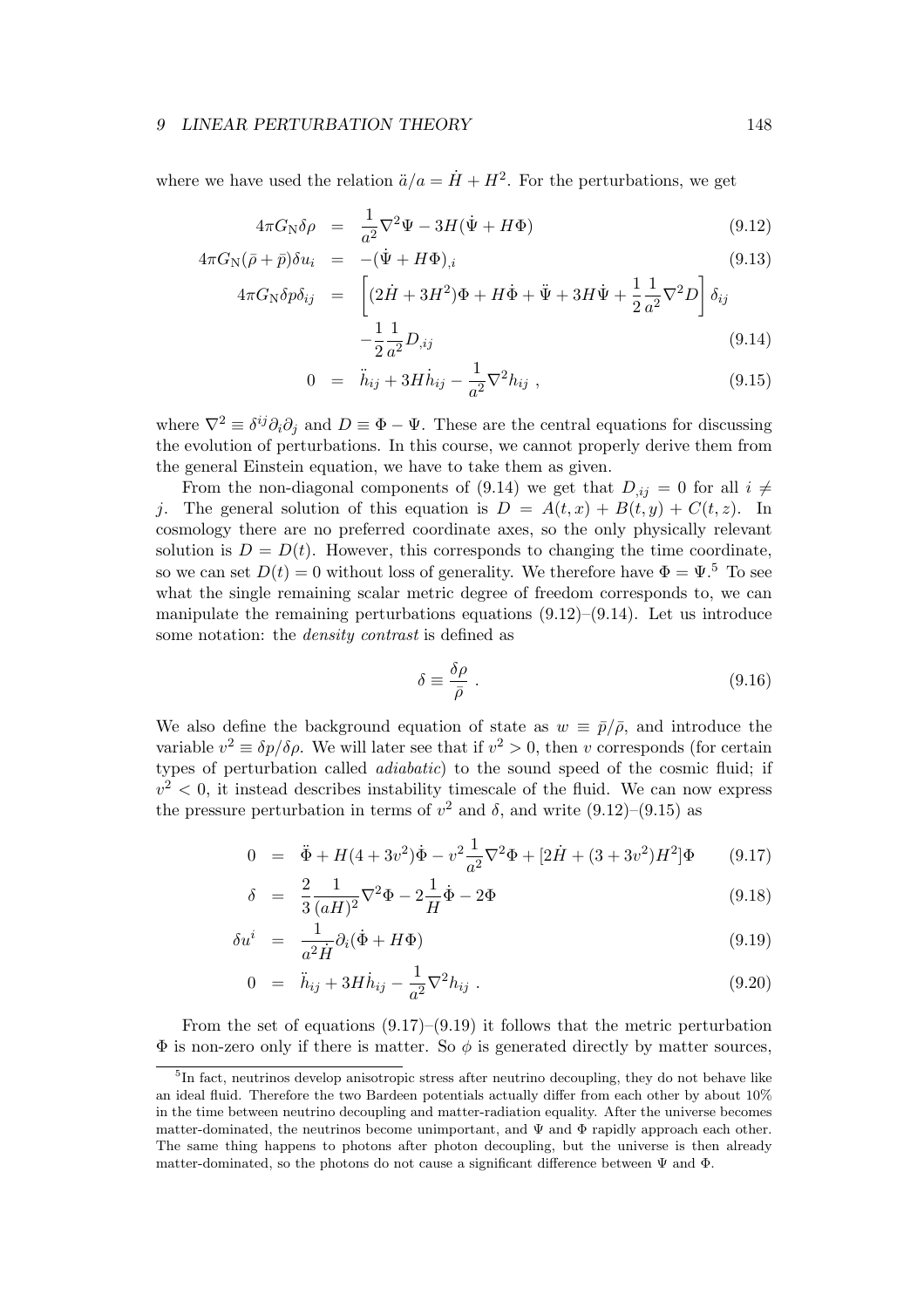in particular by the density perturbations. In contrast, the tensor perturbation  $h_{ij}$ can be non-zero even if the space is empty: they correspond to gravity waves.

The procedure for solving the perturbed equations is the following.

- 1) Give the matter model, i.e. give w and  $v^2$ .
- 2) Solve for the evolution of the background and obtain  $a(t)$ .
- 3) Solve the perturbation equations.

The order of solving the perturbation equations is that (9.17) gives the evolution of  $\Phi$ , and we then find the corresponding density contrast from (9.18) and the velocity perturbation from (9.19). (We will not be much concerned about the velocity perturbation.) Note an important difference in (9.18) from the classical Poisson equation: there are terms of the metric perturbation without any gradients on the right-hand side. This is a purely general relativistic feature which has very important consequences, as we will see.

## 9.4 Fourier transformation

Since the equations are linear, they are easily solved in terms of a Fourier transformation. We define

$$
\Phi(t,\mathbf{x}) = \frac{1}{(2\pi)^{3/2}} \int \mathrm{d}^3 k \Phi_{\mathbf{k}}(t) e^{i\mathbf{k}\cdot\mathbf{x}} , \qquad (9.21)
$$

and  $\delta_{\mathbf{k}}, u_{\mathbf{k}}^i$  and  $h_{\mathbf{k}ij}$  are defined in the same way. Because the universe is expanding, the variable  $k$ , called the *comoving momentum* or *comoving wavenumber*, is not the physical momentum, which is instead given by  $k/a$ . With the scale factor normalised to unity today, the comoving momentum of a Fourier mode is the physical momentum it has today.

The flatness of the spatial sections is crucial here. If the spatial sections were curved, plane waves would not form a complete set of basis functions, and we would instead have to use more complicated functions. (There would also be an additional scale present, given by the spatial curvature term  $K/a^2$ .)

Different Fourier modes decouple, and the equations for the metric perturbations reduce to ordinary second order differential equations for each mode. Inserting (9.21) into  $(9.17)$ – $(9.20)$  we get (we drop the velocity equation)

$$
0 = \ddot{\Phi}_{\mathbf{k}} + H(4+3v^2)\dot{\Phi}_{\mathbf{k}} + v^2 \frac{k^2}{a^2} \Phi_{\mathbf{k}} + [2\dot{H} + (3+3v^2)H^2] \Phi_{\mathbf{k}} \qquad (9.22)
$$

$$
\delta_{\mathbf{k}} = -\frac{2}{3} \frac{k^2}{(aH)^2} \Phi_{\mathbf{k}} - 2 \frac{1}{H} \dot{\Phi}_{\mathbf{k}} - 2 \Phi_{\mathbf{k}} \tag{9.23}
$$

$$
0 = \ddot{h}_{\mathbf{k}ij} + 3H\dot{h}_{\mathbf{k}ij} + \frac{k^2}{a^2}h_{\mathbf{k}ij} , \qquad (9.24)
$$

where we have denoted  $k \equiv |\mathbf{k}|$ .

The above equations have an interesting property. For a fluid for which  $v^2 = w$ , the last term in  $(9.22)$  vanishes due to  $(9.10)$  and  $(9.11)$ . Thus, for long wavelength perturbations,  $k \ll aH$ , we find that  $\Phi_k$  =constant is a solution of the equations, and (9.23) shows that the density contrast  $\delta_{\mathbf{k}}$  is then also constant in time and equal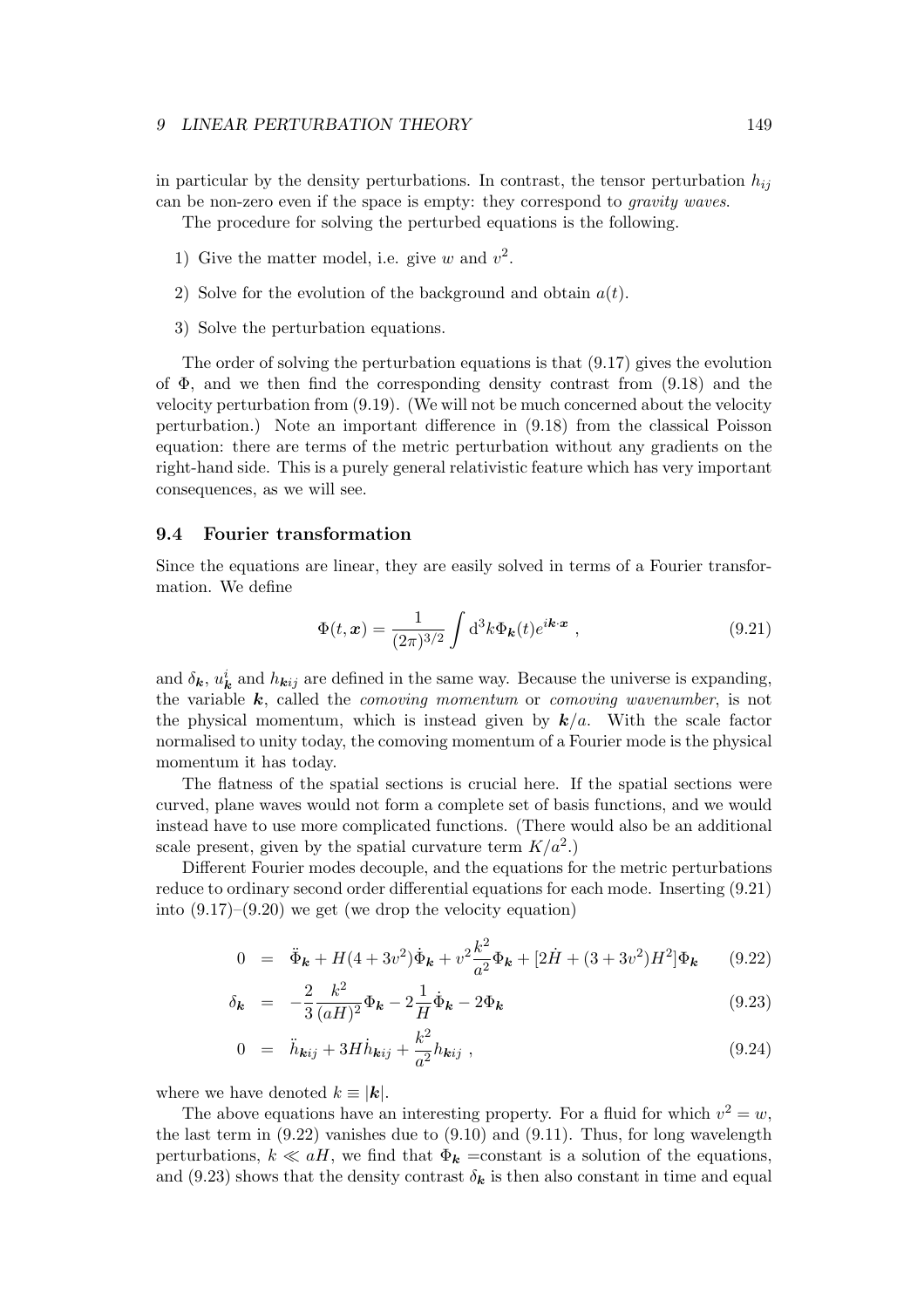to  $-2\Phi_k$ . The gravity waves also have a constant solution, regardless of  $v^2$  or the equation of state, as long as  $k \ll aH$ . So the relativistic equations allow for the possibility that perturbations with wavelengths much larger than the Hubble scale are 'frozen in' and remain unaffected by cosmological evolution. Such a feature is not present in Newtonian gravity.

In the first part of the course we saw that the early universe is radiationdominated until  $t = t_{eq} \approx 50000$  years, after which the universe is matter-dominated until it becomes (in the ΛCDM model) dominated by the vacuum energy at around 8 billion years. In order to know the evolution of the perturbations, all we need to do is to plug the background evolution we have already calculated into the above equations and solve, keeping in mind that we have to track at least four different components (photons, neutrinos, baryons and dark matter) with different behaviour (i.e. different w and  $v^2$ ).

The equations (9.22) and (9.23) give the time evolution of the Fourier components, but the spatial dependence (i.e. dependence on  $k$ ) is left unconstrained, and since the equations are linear, all linear combinations of solutions are also solutions. The spatial dependence is fixed by the initial conditions at early times. Until the 1980s, initial conditions were based on assumptions of simplicity, but today we have a scenario called inflation in which it is possible to actually calculate how perturbations are generated from quantum fluctuations. We will discuss this in the next chapter, but let us first consider some statistical properties of fluctuations.

## 9.5 Gaussian perturbations

Simplest models of inflation predict, and observations show, that cosmological perturbations are (in the linear regime) close to Gaussian. Possible deviations from Gaussianity are a topical subject in cosmology at the moment. No deviations in the primordial perturbations have been found, and the non-Gaussian contribution relative to the Gaussian contribution has to be less than  $10^{-4}$ , according to observations by the Planck satellite. (Non-linear structure formation does destroy the Gaussianity of the initial perturbations on small scales.) Let us discuss a generic Gaussian perturbation  $q(x)$ , where q could be  $\Phi$ ,  $\delta$  or some other linear theory quantity (we suppress the time dependence here):

$$
g(\mathbf{x}) = \sum_{\mathbf{k}} g_{\mathbf{k}} e^{i\mathbf{k}\cdot\mathbf{x}} \,, \tag{9.25}
$$

where the set of Fourier coefficients  ${g_k}$  is the result of a Gaussian random process. We have here used a Fourier series instead of the integral Fourier transformation. Formally, this corresponds to considering some cubic region ("box") of the universe, in the comoving coordinates, with some comoving volume  $L^3$  and assuming periodic boundary conditions. The box is just a physically irrelevant convenient mathematical device. In the end we can take the limit  $L^3 \to \infty$  and replace the Fourier series with a Fourier integral. (See section 9.6 for the correspondence.) In cosmology, we can only predict the probability distribution from which the perturbations are drawn (since they originate in a quantum process), not the particular realisation that corresponds to our universe. This causes some limitations on the comparison between theory and observation, as will see when we discuss the cosmic microwave background.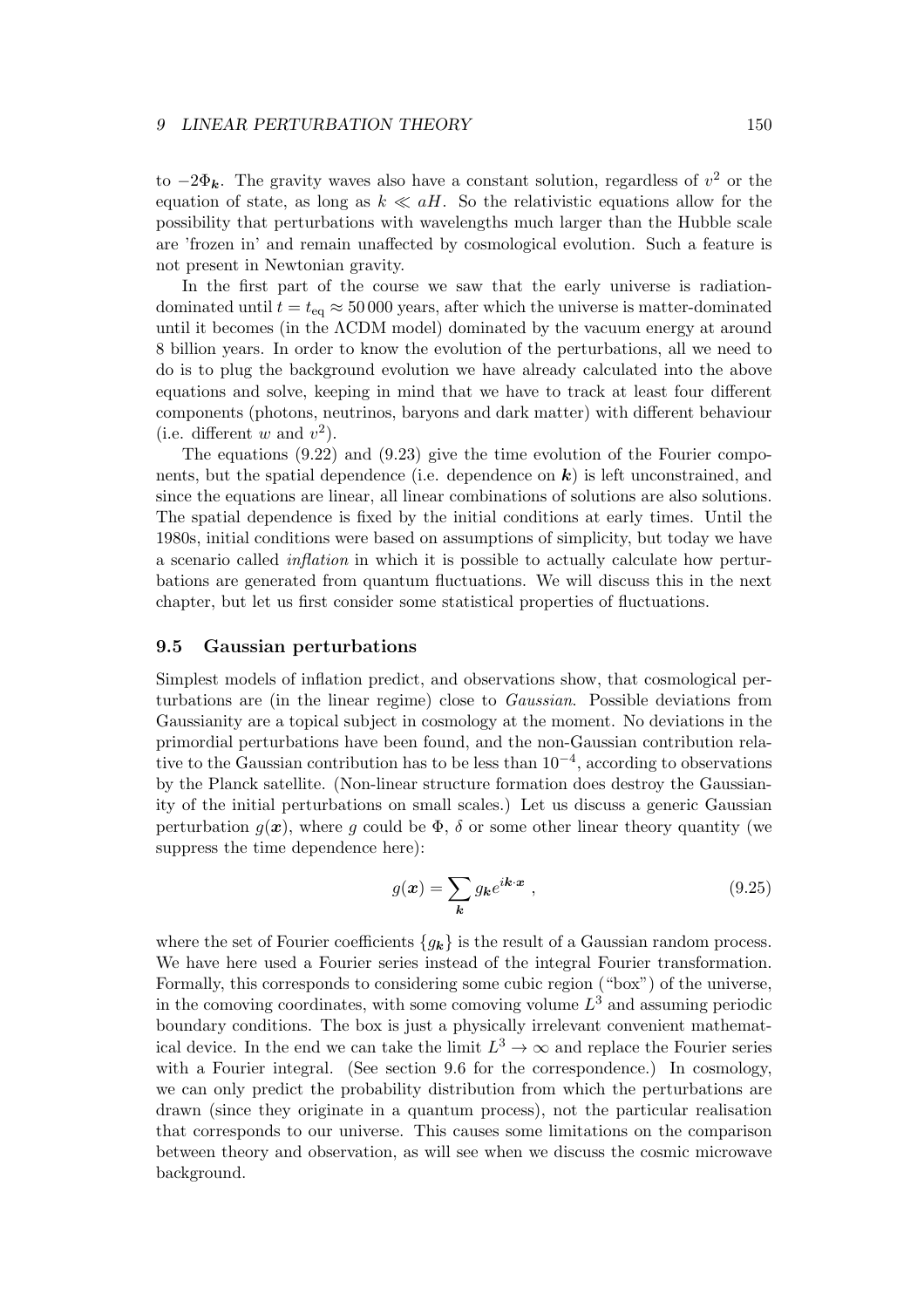Cosmological perturbations are real, so we have  $g_{-k} = g_k^*$ . We can write  $g_k$  in terms of its real and imaginary part,

$$
g_{\mathbf{k}} = \alpha_{\mathbf{k}} + i\beta_{\mathbf{k}}.\tag{9.26}
$$

To know a random process means to know the *probability distribution*  $\text{Prob}(g_k)$ . The expectation value of a quantity which depends on  $g_k$  as  $f(g_k)$  is given by

$$
\langle f(g_{\mathbf{k}}) \rangle \equiv \int f(g_{\mathbf{k}}) \text{Prob}(g_{\mathbf{k}}) d\alpha_{\mathbf{k}} d\beta_{\mathbf{k}}, \qquad (9.27)
$$

where the integral is over the complex plane, i.e.

$$
\int_{-\infty}^{\infty} d\alpha_{\mathbf{k}} \int_{-\infty}^{\infty} d\beta_{\mathbf{k}}.
$$

We now define what we mean by *Gaussian perturbations* (or by a *Gaussian* random process, a process that produces such perturbations). We restrict to perturbations with zero mean, which is the relevant situation in cosmology. Such perturbations  $g(x)$  satisfy two properties:

1. The probability distribution of an individual Fourier component is Gaussian<sup>6</sup>:

$$
\text{Prob}(g_k) = \frac{1}{2\pi s_k^2} \exp\left(-\frac{1}{2} \frac{|g_k|^2}{s_k^2}\right)
$$
  
= 
$$
\frac{1}{\sqrt{2\pi} s_k} \exp\left(-\frac{1}{2} \frac{\alpha_k^2}{s_k^2}\right) \times \frac{1}{\sqrt{2\pi} s_k} \exp\left(-\frac{1}{2} \frac{\beta_k^2}{s_k^2}\right).
$$
 (9.28)

From this distribution we immediately get (exercise) its mean

$$
\langle g_{\mathbf{k}} \rangle = 0 \tag{9.29}
$$

and variance

$$
\langle |g_{\mathbf{k}}|^2 \rangle = 2s_{\mathbf{k}}^2. \tag{9.30}
$$

The distribution has one free parameter for each value of  $k$ , the real positive number  $s_k$  that gives the width (determines the variance) of the distribution.

2. The probabilities of different Fourier modes are independent (i.e., they are not correlated),

$$
\langle g_{\mathbf{k}} g_{\mathbf{k'}}^* \rangle = 0 \quad \text{for} \quad \mathbf{k} \neq \mathbf{k'}.
$$
 (9.31)

Because of the <sup>\*</sup>, this holds also when  $\mathbf{k}' = -\mathbf{k}$  (exercise).

In addition, the distribution is assumed to be statistically homogeneous and isotropic in space. This means that the probability distribution is independent of the direction of the Fourier mode  $k$ :

$$
s_k = s(k) \tag{9.32}
$$

Like Gaussianity, this is a prediction of typical models of inflation, and seems to be agreement with the data. (There appear to be some anomalies in the CMB which may point to a small violation of this symmetry, but the issue remains unsettled.)

<sup>6</sup>We take the definition of Gaussianity to include zero mean.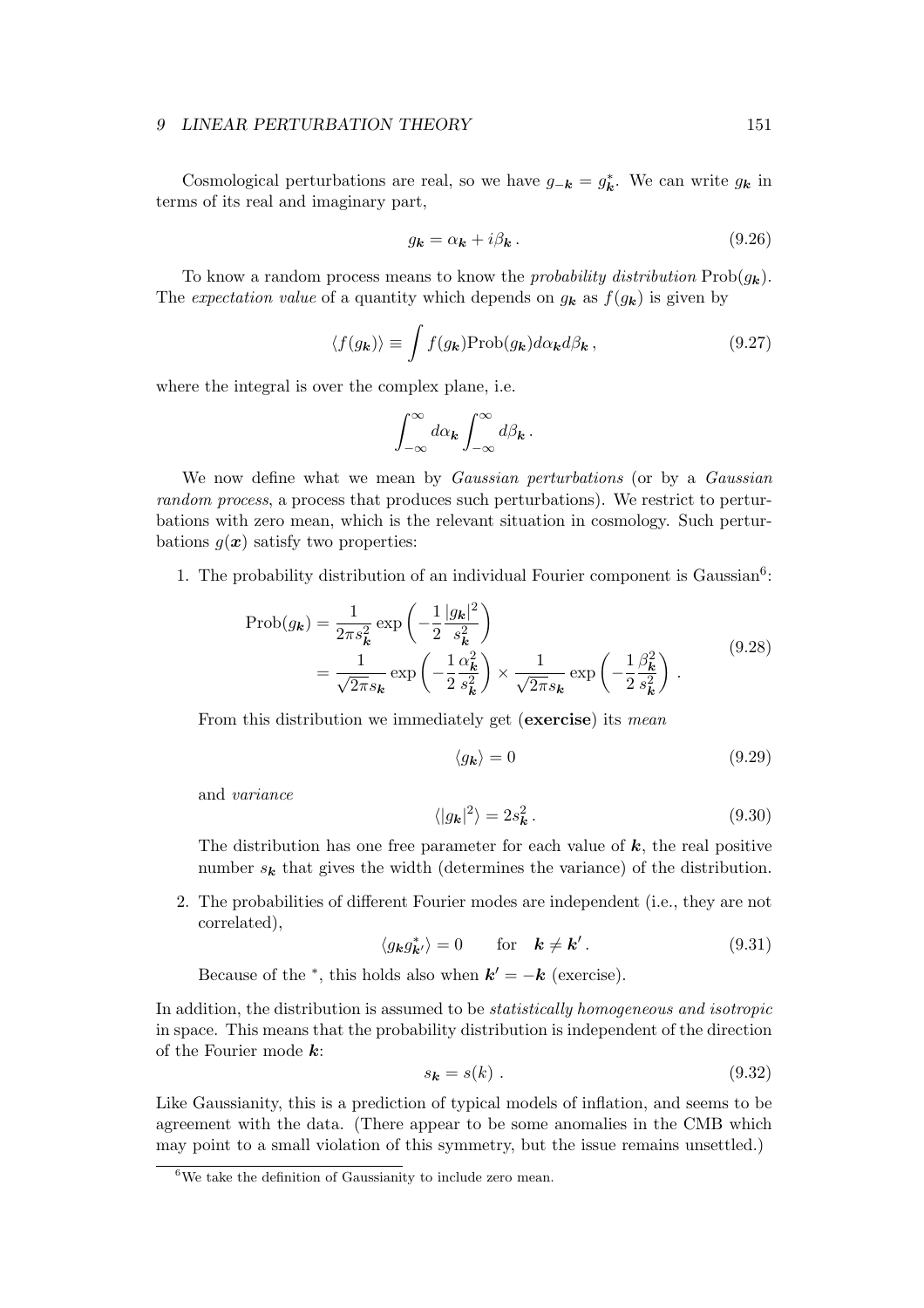We can combine (9.30) and (9.31) into a single equation,

$$
\langle g_{\mathbf{k}} g_{\mathbf{k'}}^* \rangle = 2 \delta_{\mathbf{k} \mathbf{k'}} s_{\mathbf{k}}^2 = \delta_{\mathbf{k} \mathbf{k'}} \langle |g_{\mathbf{k}}|^2 \rangle \tag{9.33}
$$

Going from Fourier space back to coordinate space, we find

$$
\langle g(\boldsymbol{x}) \rangle = \left\langle \sum_{\boldsymbol{k}} g_{\boldsymbol{k}} e^{i\boldsymbol{k} \cdot \boldsymbol{x}} \right\rangle = \sum_{\boldsymbol{k}} \langle g_{\boldsymbol{k}} \rangle e^{i\boldsymbol{k} \cdot \boldsymbol{x}} = 0 \tag{9.34}
$$

The expectation value of the perturbation is zero, since it represents a deviation from the background value. The square of the perturbation can be written as

$$
g(\mathbf{x})^2 = \sum_{\mathbf{k}} g_{\mathbf{k}}^* e^{-i\mathbf{k} \cdot \mathbf{x}} \sum_{\mathbf{k}'} g_{\mathbf{k}'} e^{i\mathbf{k}' \cdot \mathbf{x}} \tag{9.35}
$$

since  $g(x)$  is real. The typical amplitude of the perturbation is described by the variance, the expectation value of this square,

$$
\langle g(x)^2 \rangle = \sum_{\mathbf{k}\mathbf{k}'} \langle g_{\mathbf{k}}^* g_{\mathbf{k}'} \rangle e^{i(\mathbf{k}' - \mathbf{k}) \cdot x} = \sum_{\mathbf{k}} \langle |g_{\mathbf{k}}|^2 \rangle = 2 \sum_{\mathbf{k}} s_{\mathbf{k}}^2. \tag{9.36}
$$

## 9.6 The power spectrum

As noted above, all statistical information about a Gaussian perturbation is encoded in a single function of one variable. In cosmology, this function gives the spatial dependence of the initial conditions for the perturbations, and it is usually discussed in terms of the power spectrum, which is defined as

$$
\mathcal{P}_g(k) \equiv \left(\frac{L}{2\pi}\right)^3 4\pi k^3 \langle |g_{\mathbf{k}}|^2 \rangle = \frac{L^3}{2\pi^2} k^3 \langle |g_{\mathbf{k}}|^2 \rangle . \tag{9.37}
$$

We will want to convert the Fourier series back into a Fourier integral. The correspondence between the two is (following Liddle & Lyth [3])

$$
g(\boldsymbol{x}) = \frac{1}{(2\pi)^{3/2}} \int g(\boldsymbol{k}) e^{i\boldsymbol{k}\cdot\boldsymbol{x}} d^3\boldsymbol{k}
$$
  

$$
g(\boldsymbol{k}) = \frac{1}{(2\pi)^{3/2}} \int g(\boldsymbol{x}) e^{-i\boldsymbol{k}\cdot\boldsymbol{x}} d^3\boldsymbol{x}.
$$
 (9.38)

To take the limit of infinite box size,  $L^3 \to \infty$ , we replace

$$
\left(\frac{2\pi}{L}\right)^3 \sum_{\mathbf{k}} \rightarrow \int d^3k
$$
\n
$$
\left(\frac{L}{2\pi}\right)^3 g_{\mathbf{k}} \rightarrow \frac{1}{(2\pi)^{3/2}} g(\mathbf{k})
$$
\n
$$
\left(\frac{L}{2\pi}\right)^3 \delta_{\mathbf{k}\mathbf{k'}} \rightarrow \delta^3(\mathbf{k} - \mathbf{k'})
$$
\n(9.39)

It is usually easiest to work with the series, and convert to the integral near the end (to avoid dealing with products of delta functions).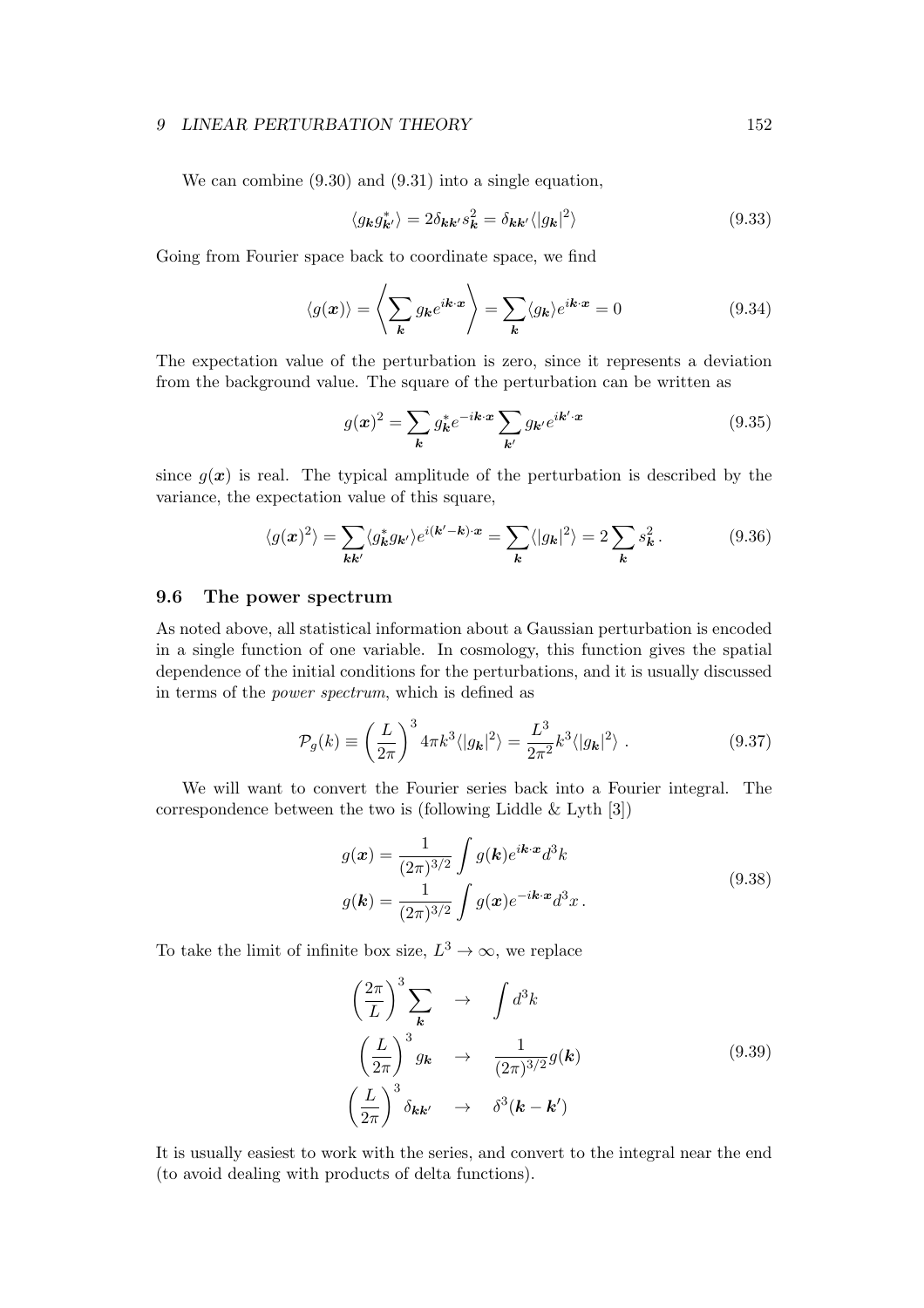We find for the variance of  $g(x)$ ,<sup>7</sup>

$$
\langle g(x)^2 \rangle = \sum_{k} \langle |g_k|^2 \rangle = \left(\frac{2\pi}{L}\right)^3 \sum_{k} \frac{1}{4\pi k^3} \mathcal{P}_g(k)
$$
  

$$
\to \frac{1}{4\pi} \int \frac{d^3k}{k^3} \mathcal{P}_g(k) = \int_0^\infty \frac{dk}{k} \mathcal{P}_g(k) = \int_{-\infty}^\infty \mathcal{P}_g(k) d\ln k.
$$
 (9.40)

Thus the power spectrum of q gives the contribution of a logarithmic scale interval to the variance of  $g(x)$ . For Gaussian perturbations, the power spectrum gives a complete statistical description, and all statistical quantities can be calculated from it.

In practice the integration is not extended all the way from  $k = 0$  to  $k = \infty$ . Rather, there is usually some largest and smallest relevant scale, and they introduce natural a cutoff at both ends of the integral. The largest relevant scale could be the size of the observable universe: The perturbation  $g(x)$  represents a deviation from the background quantity, but the best estimate we have for the background may be the average taken over the observable universe. Then perturbations at larger scales contribute to our estimate of the background value instead of contributing to the perturbation away from it. The appropriate cutoff scale depends on the issue under study, and it is often essential to discuss also perturbations on scales larger than the Hubble scale. The smallest relevant scale in the present context is the end of the linear regime. By including non-linear corrections, it is possible to consider the power spectrum also in the non-linear regime, though on very small scales the original information has now been erased by non-linear processes. From a fundamental point of view, there is expected to be no primordial information left on very small scales anyway, because of the process of free-streaming, which we will discuss later. From a practical point of view, the relevant scale for comparing to observations it limited by the resolution of the observational survey considered. For example, if we consider density perturbations in terms of perturbations in the number density of galaxies, then this is only meaningfully defined on scales larger than the galaxy scales.

An alternative definition for the power spectrum is

$$
P_g(k) \equiv L^3 \langle |g_k|^2 \rangle \tag{9.41}
$$

Both this and the previous definition are used; in these notes we distinguish them by the different typeface. They are related by

$$
P_g(k) = \frac{2\pi^2}{k^3} P_g(k) .
$$
 (9.42)

Given the matter content and the initial condition in terms of the power spectrum (both for the scalar and tensor perturbations), the solution in the linear regime is completely determined by (9.20), (9.22) and (9.23). In the next chapter, we discuss how the initial field of Gaussian perturbations is generated by inflation and what are the expected power spectra for scalar and tensor perturbations.

<sup>&</sup>lt;sup>7</sup>Note that the result has no x-dependence. Even though the function  $g(x)^2$  varies from place to place, its expectation value is the same everywhere.